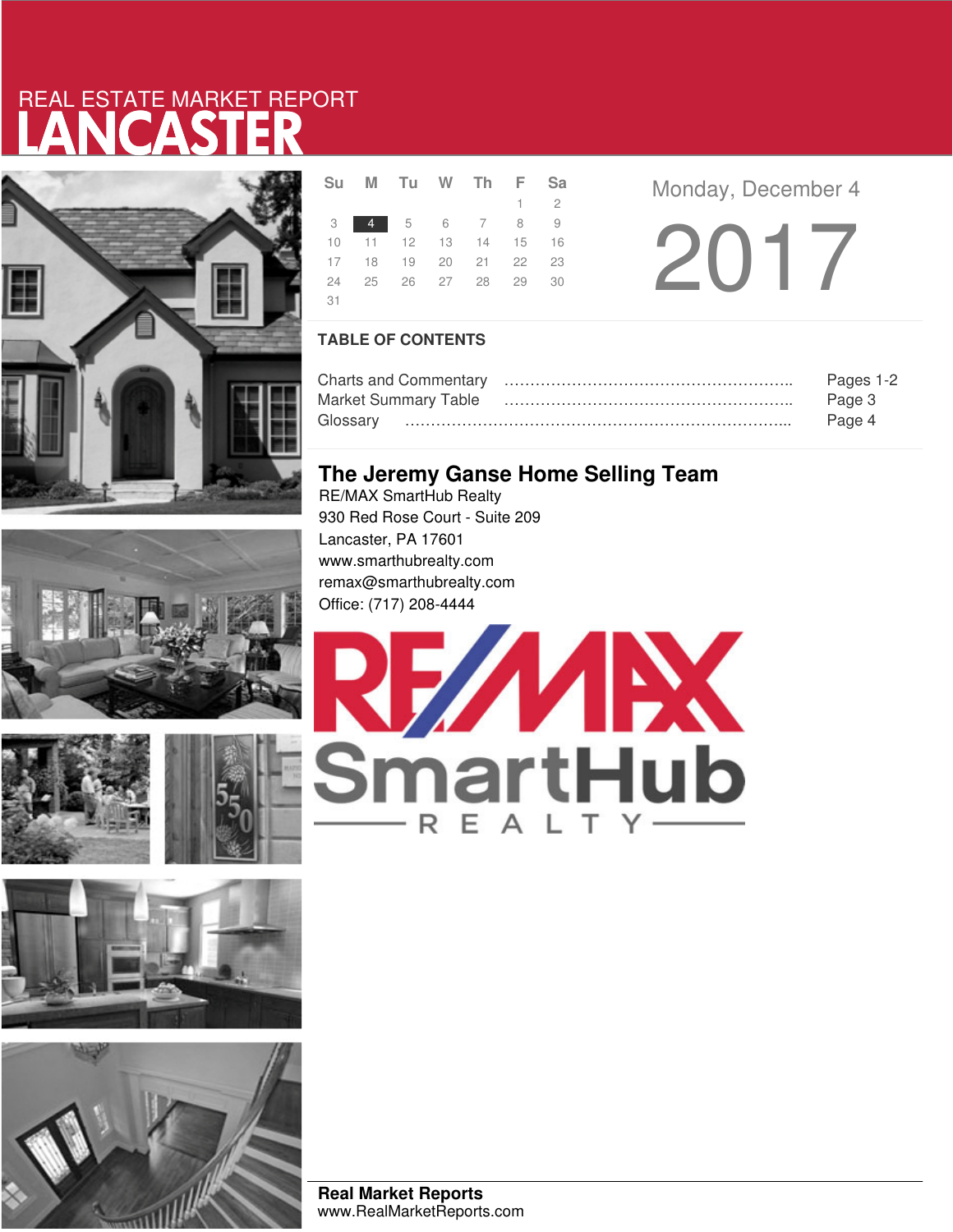

Monday, December 4, 2017

### The Jeremy Ganse Home Selling Team

remax@smarthubrealty.com RE/MAX SmartHub Realty Office: (717) 208-4444

at the real estate market. Currently there are 779 sales pending in the market overall, leaving 1447 listings still for sale. The resulting pending ratio is 35.0% (779 divided by 2,226). So you might be asking yourself, that's great... but what exactly does it mean? I'm glad you asked! *Let's take a look*

The pending ratio indicates the supply & demand of the market. Specifically, a high ratio means that listings are in demand and quickly going to contract. Alternatively, a low ratio means there are not enough qualified buyers for the existing supply.

**"Current inventory is described as mildly active."**

Taking a closer look, we notice that the \$150K - \$200K price range has a relatively large number of contracts pending sale.

We also notice that the \$150K - \$200K price range has a relatively large inventory of properties for sale at 214 listings. The average list price (or asking price) for all properties in this market is \$289,012.





A total of 3442 contracts have closed in the last 6 months with an average sold price of \$225,235. Breaking it down, we notice that the \$150K - \$200K price range contains the highest number of sold listings.

Alternatively, a total of 1498 listings have failed to sell in that same period of time. Listings may fail to sell for many reasons such as being priced too high, having been inadequately marketed, the property was in poor condition, or perhaps the owner had second thoughts about selling at this particular time. The \$150K - \$200K price range has the highest number of off-market listings at 255 properties.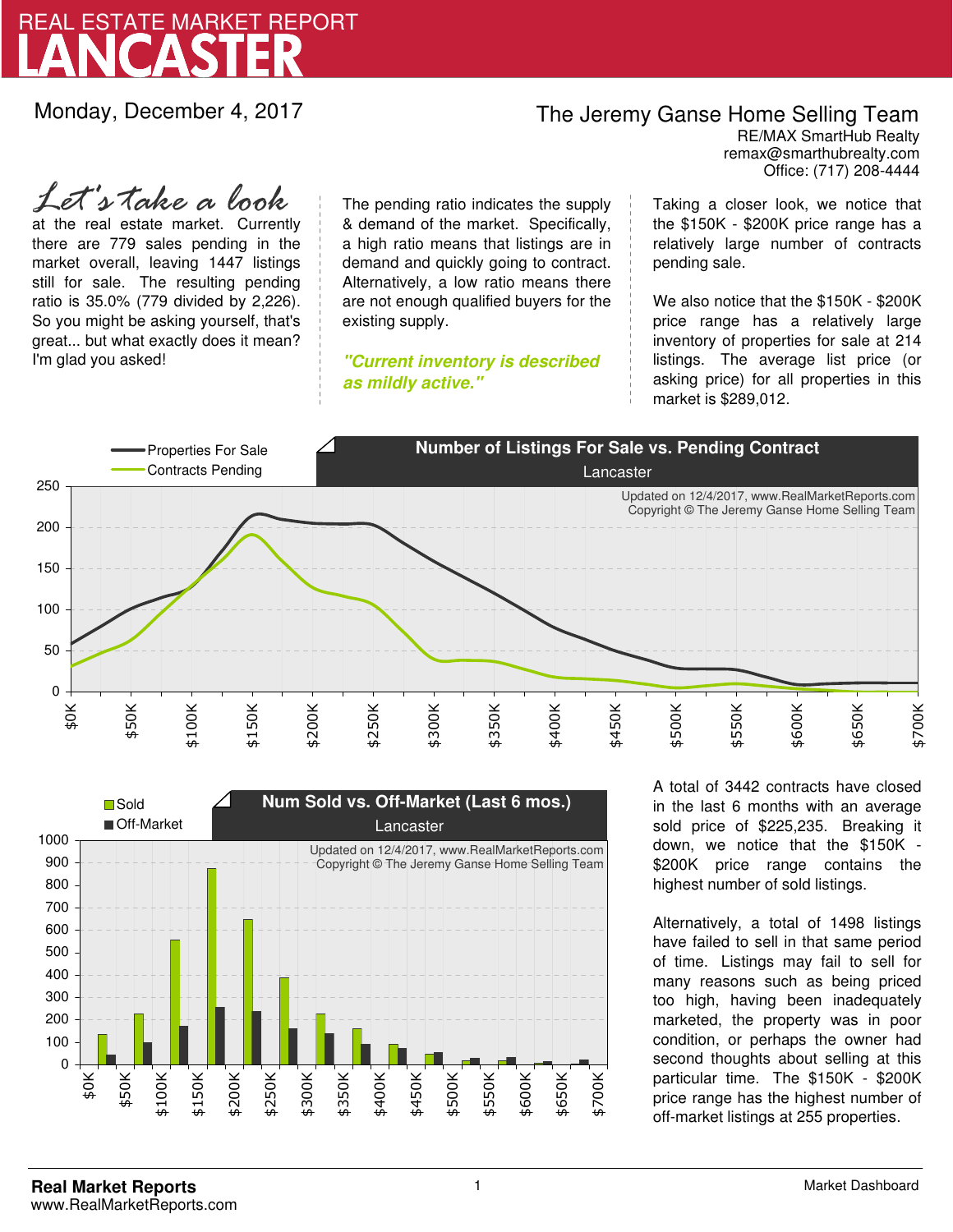# LANCASTER REAL ESTATE MARKET REPORT

Monday, December 4, 2017

## The Jeremy Ganse Home Selling Team

remax@smarthubrealty.com RE/MAX SmartHub Realty Office: (717) 208-4444

Looking at the chart to the right, you might be wondering why average days on market (DOM) is important. This is a useful measurement because it can help us to determine whether we are in a buyer's market (indicated by high DOM), or a seller's market (indicated by low DOM). Active listings (properties for sale) have been on the market for an average of 131 days.

Analysis of sold properties for the last six months reveals an average sold price of \$225,235 and 46 days on market. Notice that properties in the \$150K - \$200K price range have sold quickest over the last six months.

The recent history of sales can be seen in the two charts below. The average sold price for the last 30 days was \$280,223 with an average DOM of 39 days.

Since the recent DOM is less than the average DOM for the last 6 months, it is a positive indicator for demand. It is always important to realize that real estate markets can fluctuate due to many factors, including shifting interest rates, the economy, or seasonal changes.



### **"The average list-to-sales ratio for this area is 101.2%."**

Ratios are simple ways to express the difference between two values such as list price and sold price. In our case, we typically use the list-to-sale ratio to determine the percentage of the final list price that the buyer ultimately paid. It is a very common method to help buyers decide how much to offer on a property.

Analysis of the absorption rate indicates an inventory of 2.5 months based on the last 6 months of sales. This estimate is often used to determine how long it would take to sell off the current inventory of properties if all conditions remained the same. It is significant to mention that this estimate does not take into consideration any additional properties that will come onto the market in the future.



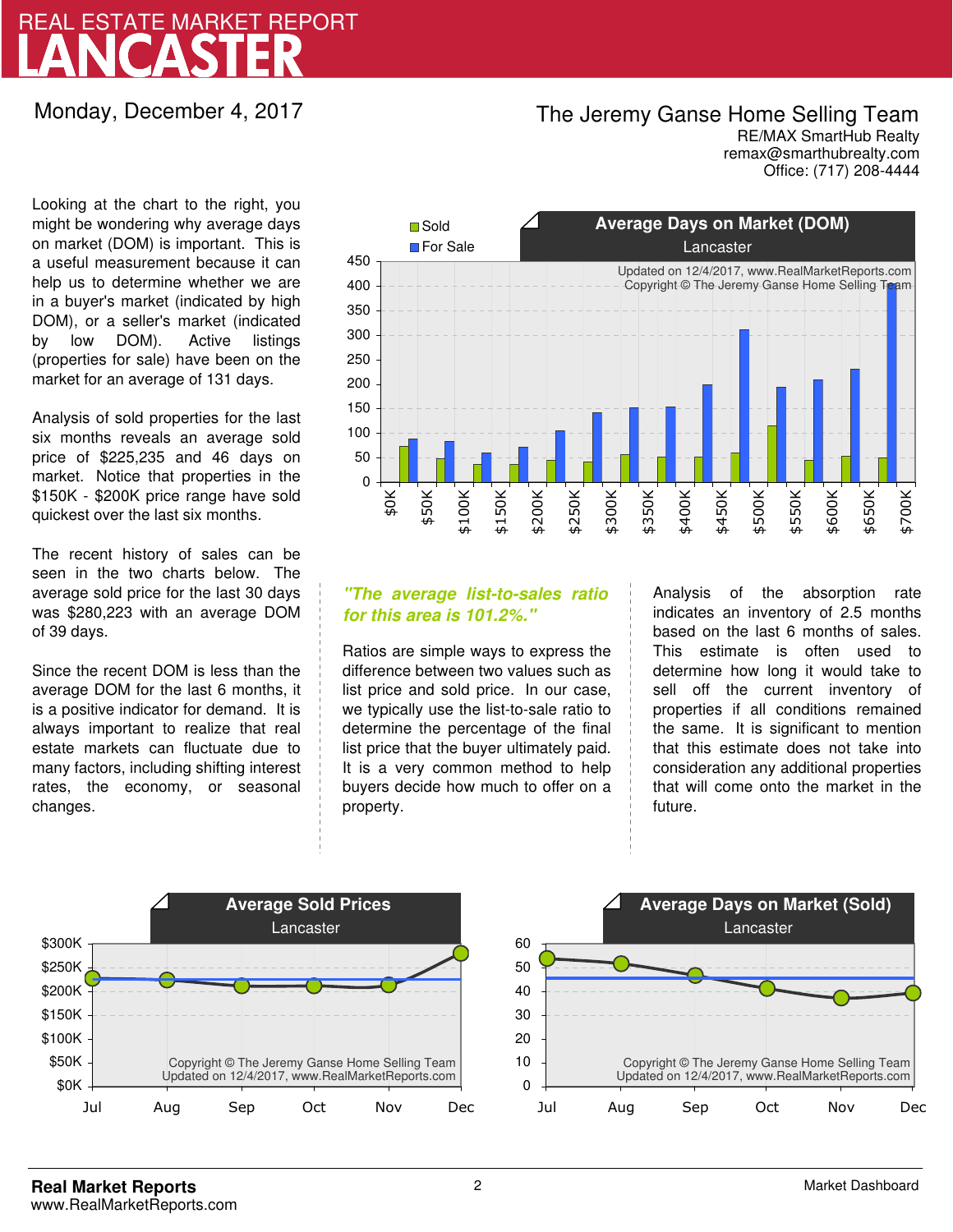# LANCASTER REAL ESTATE MARKET REPORT

Monday, December 4, 2017

## The Jeremy Ganse Home Selling Team

remax@smarthubrealty.com RE/MAX SmartHub Realty Office: (717) 208-4444

|                                    |           | <b>Contracts Pending [2]</b> |            |                   |                         | Off-Market in the Last 6 Months [3] |            |              |                               |                   | <b>Absorption Rate</b> |                   |  |              |      |
|------------------------------------|-----------|------------------------------|------------|-------------------|-------------------------|-------------------------------------|------------|--------------|-------------------------------|-------------------|------------------------|-------------------|--|--------------|------|
|                                    |           | For Sale <sup>[1]</sup>      |            |                   |                         |                                     |            |              | Sold in the Last 6 Months [4] |                   |                        |                   |  |              |      |
| <b>Price Range</b>                 |           | Total                        | Avg        | Avg               | Total                   | Pending                             | Total      | <b>Total</b> | Avg                           | Avg Orig          | Avg                    | Avg               |  | List to      | Mos. |
| Min.                               | Max.      | <b>Num</b>                   | <b>DOM</b> | <b>List Price</b> | <b>Num</b>              | Ratio                               | <b>Num</b> | <b>Num</b>   | <b>DOM</b>                    | <b>List Price</b> | <b>List Price</b>      | <b>Sold Price</b> |  | <b>Sales</b> |      |
| \$0                                | \$49,999  | 58                           | 89         | \$36,126          | 31                      | 34.8%                               | 43         | 134          | 74                            | \$43,991          | \$40,575               | \$33,220          |  | 81.9%        | 2.6  |
| \$50,000                           | \$99,999  | 101                          | 83         | \$79,397          | 63                      | 38.4%                               | 98         | 229          | 49                            | \$82,472          | \$79,793               | \$75,870          |  | 95.1%        | 2.6  |
| \$100,000                          | \$149,999 | 128                          | 61         | \$130,258         | 129                     | 50.2%                               | 172        | 556          | 37                            | \$134,190         | \$132,405              | \$129,997         |  | 98.2%        | 1.4  |
| \$150,000                          | \$199,999 | 214                          | 72         | \$175,903         | 191                     | 47.2%                               | 255        | 877          | 37                            | \$204,078         | \$177,955              | \$175,671         |  | 98.7%        | 1.5  |
| \$200,000                          | \$249,999 | 205                          | 105        | \$227,810         | 127                     | 38.3%                               | 238        | 649          | 45                            | \$228,436         | \$226,672              | \$224,003         |  | 98.8%        | 1.9  |
| \$250,000                          | \$299,999 | 203                          | 143        | \$277,332         | 106                     | 34.3%                               | 162        | 389          | 43                            | \$277,586         | \$274,529              | \$272,253         |  | 99.2%        | 3.1  |
| \$300,000                          | \$349,999 | 159                          | 153        | \$323,841         | 40                      | 20.1%                               | 140        | 226          | 57                            | \$325,536         | \$322,437              | \$320,600         |  | 99.4%        | 4.2  |
| \$350,000                          | \$399,999 | 120                          | 154        | \$375,643         | 37                      | 23.6%                               | 93         | 160          | 52                            | \$381,670         | \$377,556              | \$372,149         |  | 98.6%        | 4.5  |
| \$400,000                          | \$449,999 | 78                           | 199        | \$423,584         | 18                      | 18.8%                               | 75         | 91           | 53                            | \$434,421         | \$430,302              | \$422,629         |  | 98.2%        | 5.1  |
| \$450,000                          | \$499,999 | 50                           | 311        | \$482,080         | 14                      | 21.9%                               | 56         | 47           | 61                            | \$481,876         | \$478,546              | \$471,127         |  | 98.4%        | 6.4  |
| \$500,000                          | \$549,999 | 29                           | 195        | \$524,938         | 5                       | 14.7%                               | 29         | 19           | 116                           | \$548,442         | \$540,811              | \$526,741         |  | 97.4%        | 9.2  |
| \$550,000                          | \$599,999 | 27                           | 209        | \$585,918         | 10                      | 27.0%                               | 33         | 17           | 46                            | \$592,961         | \$590,267              | \$574,755         |  | 97.4%        | 9.5  |
| \$600,000                          | \$649,999 | 9                            | 231        | \$626,743         | $\overline{\mathbf{4}}$ | 30.8%                               | 16         | 8            | 54                            | \$676,373         | \$652,610              | \$622,320         |  | 95.4%        | 6.8  |
| \$650,000                          | \$699,999 | 11                           | 406        | \$679,726         | 0                       | 0.0%                                | 22         | 4            | 51                            | \$681,175         | \$683,700              | \$673,125         |  | 98.5%        | 16.5 |
| \$700,000                          | $+$       | 55                           | 197        | \$961,781         | 4                       | 6.8%                                | 66         | 36           | 134                           | \$1,017,707       | \$985,346              | \$1,548,731       |  | 157.2%       | 9.2  |
| <b>Market Summary &gt;&gt;&gt;</b> |           | 1,447                        | 131        | \$289,012         | 779                     | 35.0%                               | 1,498      | 3,442        | 46                            | \$231,463         | \$222,534              | \$225,235         |  | 101.2%       | 2.5  |

Status = [1] Active; [2] Pending; [3] Expired, Withdrawn, Canceled; [4] Closed

CountyOrParish = Lancaster

PropertyType = Residential

-

Date Range = 06/05/2017 to 12/04/2017 **Data believed to be accurate but not guaranteed.**